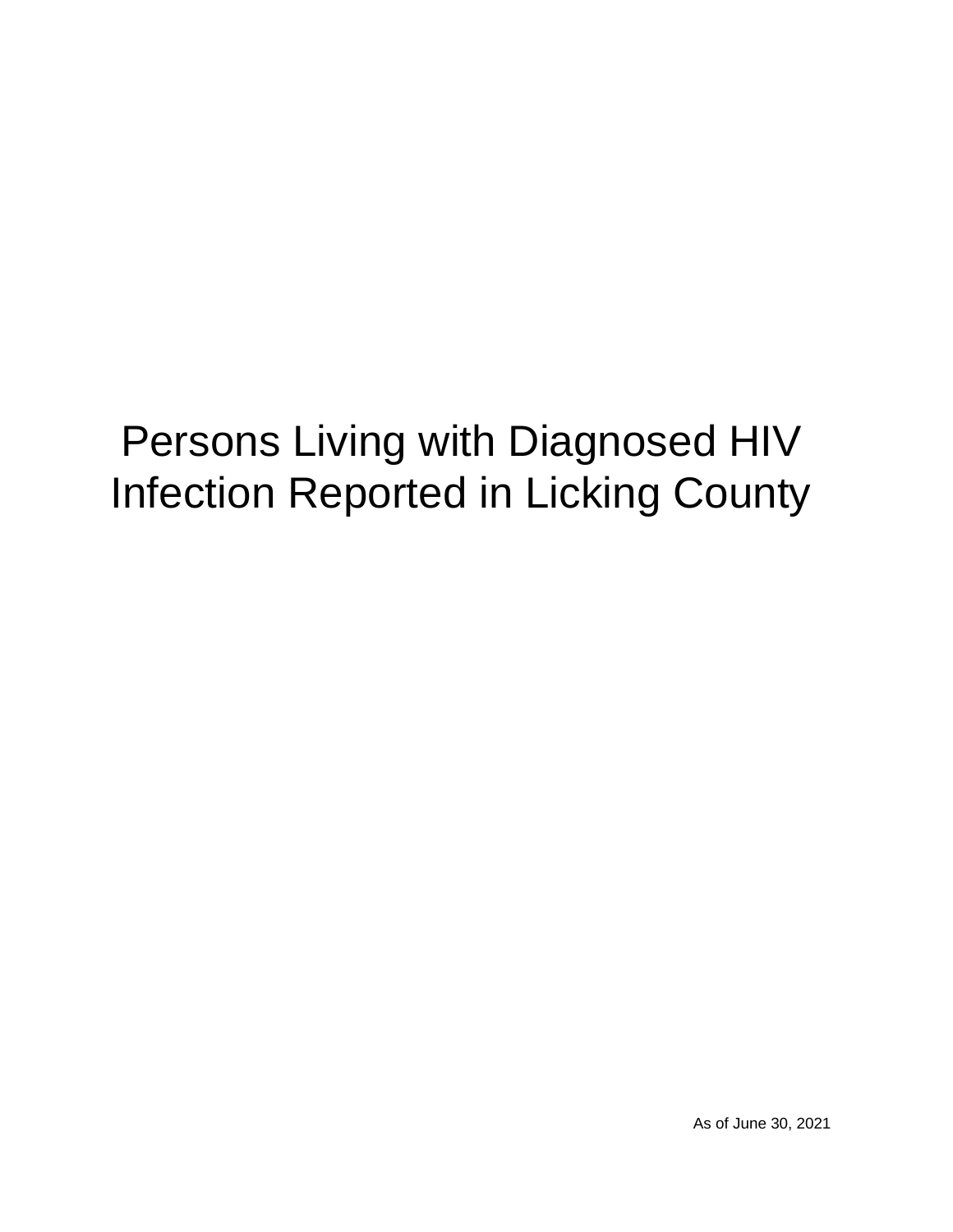|                                                                                                                                                                                                                                                |                   | Living with diagnosed HIV infection |                          |                       |                | <b>Current Disease Status</b> |       |
|------------------------------------------------------------------------------------------------------------------------------------------------------------------------------------------------------------------------------------------------|-------------------|-------------------------------------|--------------------------|-----------------------|----------------|-------------------------------|-------|
| Males<br>Females<br>Age at end of year<br>< 13<br>$13 - 14$<br>$15 - 19$<br>20-24<br>25-29<br>30-34<br>35-39<br>40-44<br>45-49<br>50-54<br>55-64<br>$65+$<br>American Indian/Alaska Native<br>Asian/Pacific Islander<br>Black/African-American |                   | in 2020                             |                          | <b>HIV (not AIDS)</b> |                | <b>AIDS</b>                   |       |
| Characteristic                                                                                                                                                                                                                                 | Rate <sup>a</sup> | No.                                 | %                        | No.                   | $\%$           | No.                           | $\%$  |
| Sex at birth                                                                                                                                                                                                                                   |                   |                                     |                          |                       |                |                               |       |
|                                                                                                                                                                                                                                                | 181.5             | 159                                 | 80%                      | 79                    | 84%            | 80                            | 75%   |
|                                                                                                                                                                                                                                                | 45.3              | 41                                  | 21%                      | 15                    | 16%            | 26                            | 25%   |
|                                                                                                                                                                                                                                                |                   |                                     |                          |                       |                |                               |       |
|                                                                                                                                                                                                                                                | $\star$           |                                     |                          |                       |                |                               |       |
|                                                                                                                                                                                                                                                |                   | ä,                                  |                          |                       |                |                               |       |
|                                                                                                                                                                                                                                                |                   | 2                                   | 1%                       | 1                     | 1%             | 1                             | 1%    |
|                                                                                                                                                                                                                                                | $\star$           | 3                                   | 2%                       | 3                     | 3%             |                               |       |
|                                                                                                                                                                                                                                                | 153.7             | 16                                  | 8%                       | 12                    | 13%            | 4                             | 4%    |
|                                                                                                                                                                                                                                                | 146.2             | 16                                  | 8%                       | 10                    | 11%            | 6                             | $6\%$ |
|                                                                                                                                                                                                                                                | 87.6              | 10                                  | 5%                       | 6                     | $6\%$          | 4                             | 4%    |
|                                                                                                                                                                                                                                                | 150.0             | 16                                  | 8%                       | 4                     | 4%             | 12                            | 11%   |
|                                                                                                                                                                                                                                                | 236.2             | 26                                  | 13%                      | 14                    | 15%            | 12                            | 11%   |
|                                                                                                                                                                                                                                                | 269.1             | 32                                  | 16%                      | 14                    | 15%            | 18                            | 17%   |
|                                                                                                                                                                                                                                                | 248.6             | 62                                  | 31%                      | 24                    | 26%            | 38                            | 36%   |
|                                                                                                                                                                                                                                                | 55.5              | 17                                  | 9%                       | 6                     | $6\%$          | 11                            | 10%   |
| Race/Ethnicity <sup>b</sup>                                                                                                                                                                                                                    |                   |                                     |                          |                       |                |                               |       |
|                                                                                                                                                                                                                                                | $\star$           | 1                                   | 1%                       | 1                     | 1%             |                               |       |
|                                                                                                                                                                                                                                                | $\star$           | 3                                   | 2%                       | 2                     | 2%             | 1                             | 1%    |
|                                                                                                                                                                                                                                                | 460.5             | 34                                  | 17%                      | 19                    | 20%            | 15                            | 14%   |
| Hispanic/Latinx                                                                                                                                                                                                                                | 201.4             | 8                                   | 4%                       | $\overline{4}$        | 4%             | 4                             | 4%    |
| White                                                                                                                                                                                                                                          | 89.1              | 140                                 | 70%                      | 62                    | 66%            | 78                            | 74%   |
| Multi-Race                                                                                                                                                                                                                                     | 312.7             | 13                                  | 7%                       | 5                     | $5%$           | 8                             | $8%$  |
| Unknown                                                                                                                                                                                                                                        | $\star$           | 1                                   | 1%                       | 1                     | 1%             |                               |       |
| Race/Ethnicity <sup>b</sup> and Sex at birth                                                                                                                                                                                                   |                   |                                     |                          |                       |                |                               |       |
| American Indian/Alaska Native Males                                                                                                                                                                                                            | $\star$           | 1                                   | $1\%$                    | 1                     | 1%             |                               |       |
| American Indian/Alaska Native Females                                                                                                                                                                                                          |                   | $\overline{a}$                      | $\overline{\phantom{a}}$ |                       | $\overline{a}$ |                               |       |
| Asian/Pacific Islander Males                                                                                                                                                                                                                   |                   | $\overline{c}$                      | 1%                       | 2                     | 2%             |                               |       |
| Asian/Pacific Islander Females                                                                                                                                                                                                                 |                   | 1                                   | 1%                       |                       |                | 1                             | 1%    |
| Black/African-American Males                                                                                                                                                                                                                   | 596.0             | 23                                  | 12%                      | 15                    | 16%            | 8                             | 8%    |
| Black/African-American Females                                                                                                                                                                                                                 | 312.1             | 11                                  | $6\%$                    | 4                     | $4\%$          | 7                             | $7\%$ |
| Hispanic/Latino Males                                                                                                                                                                                                                          | $\star$           | 4                                   | 2%                       | 2                     | 2%             | 2                             | 2%    |
| Hispanic/Latina Females                                                                                                                                                                                                                        | $\star$           | 4                                   | 2%                       | $\overline{c}$        | 2%             | 2                             | 2%    |
| <b>White Males</b>                                                                                                                                                                                                                             | 154.4             | 119                                 | 60%                      | 55                    | 59%            | 64                            | 60%   |
| <b>White Females</b>                                                                                                                                                                                                                           | 26.2              | 21                                  | 11%                      | $\overline{7}$        | 7%             | 14                            | 13%   |
| Multi-Race Males                                                                                                                                                                                                                               | 486.9             | 10                                  | $5\%$                    | 4                     | 4%             | 6                             | 6%    |
| <b>Multi-Race Females</b>                                                                                                                                                                                                                      |                   | 3                                   | 2%                       | 1                     | 1%             | $\overline{c}$                | 2%    |
| Unknown                                                                                                                                                                                                                                        | $\star$           | 1                                   | $1\%$                    | 1                     | 1%             |                               |       |
| <b>Total</b>                                                                                                                                                                                                                                   | 112.3             | 200                                 |                          | 94                    |                | 106                           |       |

# **Reported persons living with diagnosed HIV infection in 2020 by current disease status and selected characteristics, Licking County**

Living with diagnosed HIV infection represents all persons ever diagnosed and reported with HIV and/or AIDS who have not been reported as having died as of December 31, 2020. Persons living with diagnosed HIV infection represent persons living in Ohio as of December 31, 2020, regardless of whether the person was a resident of Ohio at time of initial HIV and/or AIDS diagnosis.

Asterisk (\*) indicates rate not calculated for case count <5 due to unstable rates. Dash (-) indicates no cases were reported for the given category.

a The rate is the number of persons living with diagnosed HIV infection per 100,000 population calculated using 2020 U.S. Census estimates.

ᵇ Hispanics/Latinx may be of any race. Persons with a race of American Indian/Alaska Native, Asian/Pacific Islander, Black/African-American, White, or Multi-Race are not-Hispanic. Asian/Pacific Islander includes Native Hawaiians.

Notes: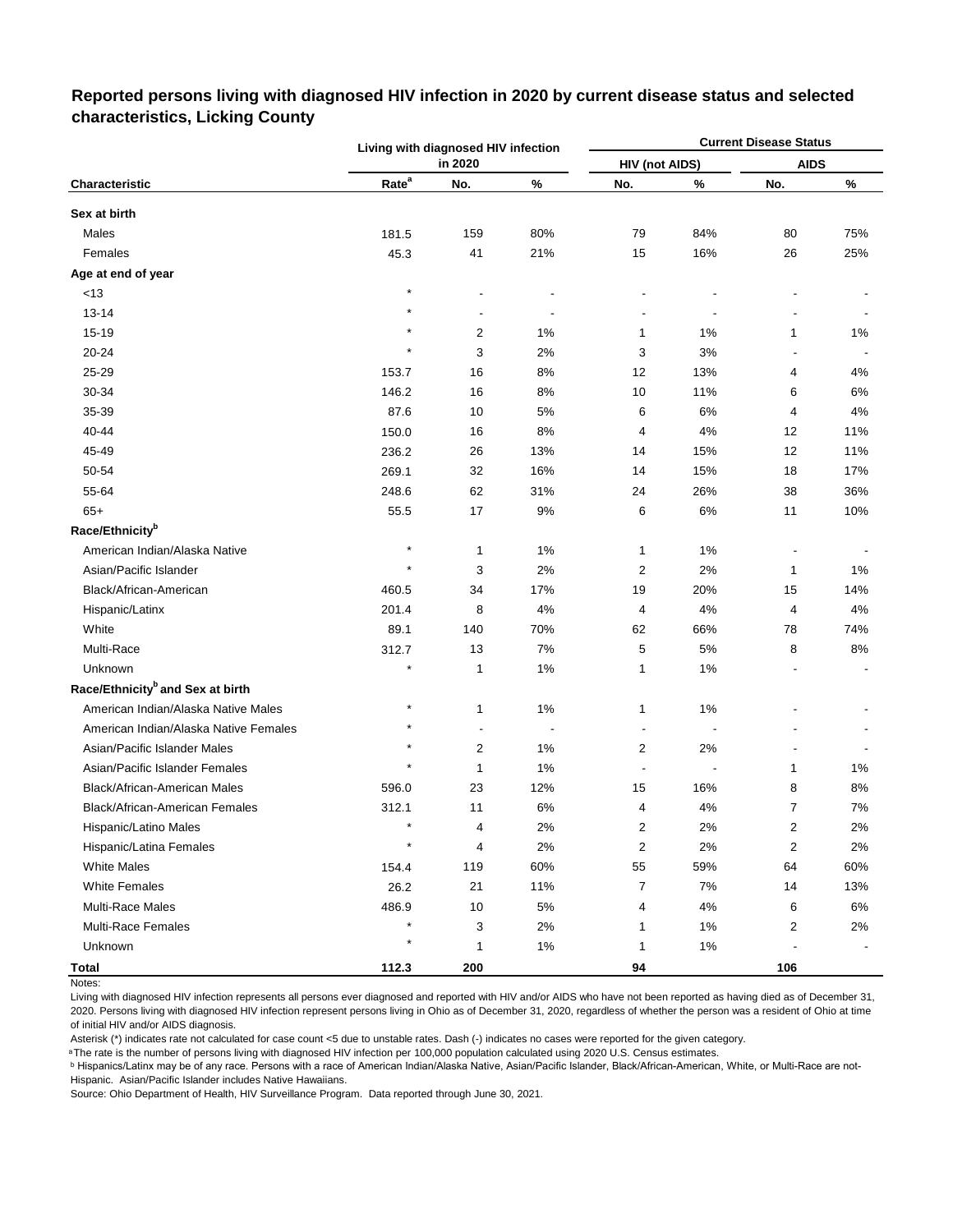# **Reported persons living with diagnosed HIV infection in 2020 by current disease status and transmission category, Licking County**

|                                          | Living with diagnosed HIV infection |      | <b>Current Disease Status</b> |                          |                |      |  |  |  |
|------------------------------------------|-------------------------------------|------|-------------------------------|--------------------------|----------------|------|--|--|--|
|                                          | in 2020                             |      | <b>HIV (not AIDS)</b>         |                          | <b>AIDS</b>    |      |  |  |  |
| <b>Transmission Category<sup>a</sup></b> | No.                                 | %    | No.                           | %                        | No.            | %    |  |  |  |
| Male adult or adolescent                 |                                     |      |                               |                          |                |      |  |  |  |
| Male-to-male sexual contact              | 109                                 | 70%  | 52                            | 68%                      | 57             | 72%  |  |  |  |
| Injection drug use (IDU)                 | 7                                   | 4%   | $\overline{2}$                | 3%                       | 5              | 6%   |  |  |  |
| Male-to-male sexual contact and IDU      | 9                                   | 6%   | 2                             | 3%                       | 7              | 9%   |  |  |  |
| Heterosexual contact                     | 9                                   | 6%   | 4                             | 5%                       | 5              | 6%   |  |  |  |
| Other/unknown                            | 22                                  | 14%  | 17                            | 22%                      | 5              | 6%   |  |  |  |
| Subtotal                                 | 156                                 | 100% | 77                            | 100%                     | 79             | 100% |  |  |  |
| Female adult or adolescent               |                                     |      |                               |                          |                |      |  |  |  |
| Injection drug use                       | 3                                   | 8%   | 1                             | 7%                       | 2              | 8%   |  |  |  |
| Heterosexual contact                     | 32                                  | 82%  | 9                             | 64%                      | 23             | 92%  |  |  |  |
| Other/unknown                            | 4                                   | 10%  | 4                             | 29%                      |                |      |  |  |  |
| Subtotal                                 | 39                                  | 100% | 14                            | 100%                     | 25             | 100% |  |  |  |
| Child (<13 yrs at diagnosis)             |                                     |      |                               |                          |                |      |  |  |  |
| Perinatal                                | 5                                   | 100% | 3                             | 100%                     | $\overline{2}$ | 100% |  |  |  |
| Other/unknown                            |                                     |      | $\overline{\phantom{a}}$      | $\overline{\phantom{a}}$ |                |      |  |  |  |
| Subtotal                                 | 5                                   | 100% | 3                             | 100%                     | $\overline{2}$ | 100% |  |  |  |
| Total                                    | 200                                 |      | 94                            |                          | 106            |      |  |  |  |

# **Reported persons living with diagnosed HIV infection in 2020 by current disease status and exposure category, Licking County**

|                                                          | Living with diagnosed HIV infection |       | <b>Current Disease Status</b> |     |             |     |  |  |  |
|----------------------------------------------------------|-------------------------------------|-------|-------------------------------|-----|-------------|-----|--|--|--|
|                                                          | in 2020                             |       | <b>HIV (not AIDS)</b>         |     | <b>AIDS</b> |     |  |  |  |
| <b>Exposure Category</b> <sup>b</sup>                    | No.                                 | %     | No.                           | %   | No.         | %   |  |  |  |
| Male-to-male sexual contact only                         | 104                                 | 52%   | 49                            | 52% | 55          | 52% |  |  |  |
| Injection drug use (IDU) only                            | 4                                   | 2%    |                               |     | 4           | 4%  |  |  |  |
| Heterosexual contact only                                | 41                                  | 21%   | 13                            | 14% | 28          | 26% |  |  |  |
| Male-to-male sexual contact & IDU                        | 8                                   | 4%    | 2                             | 2%  | 6           | 6%  |  |  |  |
| <b>IDU &amp; Heterosexual contact</b>                    | 6                                   | 3%    | 3                             | 3%  | 3           | 3%  |  |  |  |
| Male-to-male sexual contact & Heterosexual contact       | 5                                   | 3%    | 3                             | 3%  | 2           | 2%  |  |  |  |
| Male-to-male sexual contact & IDU & Heterosexual contact |                                     | $1\%$ |                               |     |             | 1%  |  |  |  |
| Perinatal exposure                                       | 5                                   | 3%    | 3                             | 3%  | 2           | 2%  |  |  |  |
| Other/unknown                                            | 26                                  | 13%   | 21                            | 22% | 5           | 5%  |  |  |  |
| Total                                                    | 200                                 |       | 94                            |     | 106         |     |  |  |  |

Notes:

Living with diagnosed HIV infection represents all persons ever diagnosed and reported with HIV and/or AIDS who have not been reported as having died as of December 31, 2020. Persons living with diagnosed HIV infection represent persons living in Ohio as of December 31, 2020, regardless of whether the person was a resident of Ohio at time of initial HIV and/or AIDS diagnosis.

Dash (-) indicates no cases were reported for the given category.

a Transmission categories are mutually exclusive, hierarchical risk categories determined by the CDC and system-calculated using sex at birth and risk factor history to determine mode of transmission. A person with multiple risks is only represented in the highest category based on the CDC hierarchical algorithm. Thus, transgender women are included in the male-to-male sexual contact transmission category if assigned male at birth and risk factor history indicates sex with males. Please note this is for the categorization of HIV transmission categories only and not to describe sexual orientation.

**b** Exposure categories are mutually exclusive risk categories. All possible combinations of risks are represented among exposure categories. A person with multiple risks is represented in the exposure category identifying all the reported ways in which that person may have been exposed to HIV.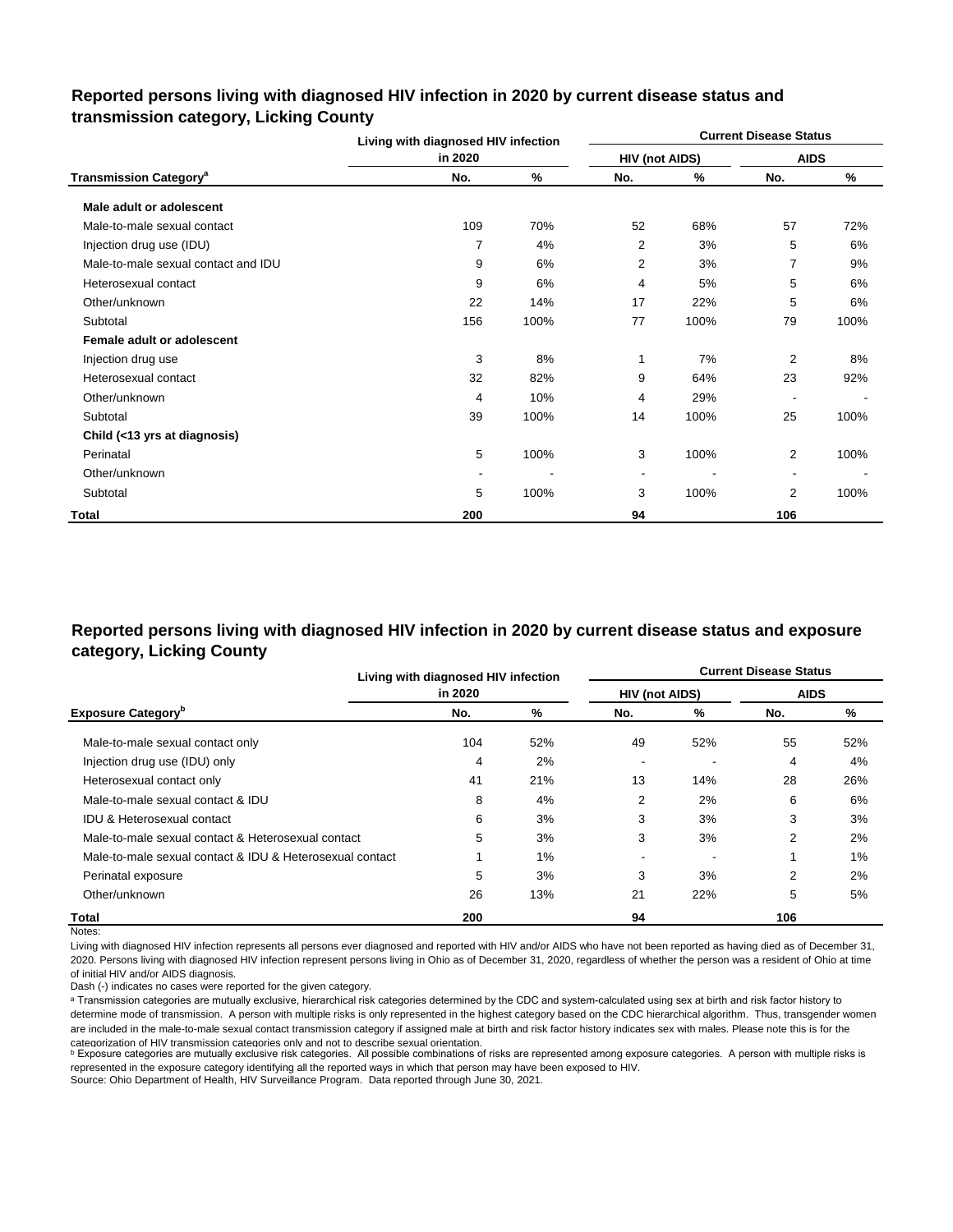|                    |                   | American Indian/Alaska Native |   | <b>Asian/Pacific Islander</b> |                | <b>Black/African-American</b> |                   | Hispanic/ Latinx <sup>a</sup> |     | White             |     |           | <b>Multi-Race</b> |                          |     | <b>Unknown</b>    |     |     |     |      |
|--------------------|-------------------|-------------------------------|---|-------------------------------|----------------|-------------------------------|-------------------|-------------------------------|-----|-------------------|-----|-----------|-------------------|--------------------------|-----|-------------------|-----|-----|-----|------|
| Age at end of year | Rate <sup>b</sup> | No.                           | % | Rate <sup>p</sup>             | No.            | %                             | Rate <sup>r</sup> | No.                           | %   | Rate <sup>r</sup> | No. | %         | Rate <sup>"</sup> | No.                      | %   | Rate <sup>p</sup> | No. | %   | No. | %    |
| < 13               |                   | $5$                           |   |                               |                |                               |                   |                               |     |                   |     |           |                   |                          |     |                   |     |     |     |      |
| $13 - 14$          |                   | < 5                           |   |                               |                |                               |                   |                               | . . |                   |     |           |                   | $\overline{\phantom{a}}$ |     |                   |     |     |     |      |
| $15 - 19$          |                   |                               |   |                               |                | $\,$ $\,$                     |                   |                               | 3%  |                   |     | 13%       | $\star$           |                          |     |                   |     |     |     |      |
| $20 - 24$          |                   | < 5                           |   |                               |                |                               |                   |                               | 3%  | $\ast$            |     |           |                   |                          | 1%  |                   |     | 8%  |     |      |
| 25-29              |                   | < 5                           |   |                               |                | $\overline{\phantom{a}}$      |                   |                               | 12% |                   |     | 13%       | 113.1             | 10                       | 7%  |                   |     | 8%  |     |      |
| 30-34              |                   | $5$                           |   |                               |                |                               |                   |                               | 6%  |                   |     | $\,$ $\,$ | 107.3             | 10                       | 7%  |                   |     | 31% |     |      |
| 35-39              |                   | < 5                           |   |                               |                | $\sim$                        |                   |                               | 6%  |                   |     | $\sim$    | 80.0              | 8                        | 6%  | $\star$           |     |     |     |      |
| 40-44              |                   | <5                            |   |                               |                |                               |                   |                               | 6%  |                   |     | $\,$ $\,$ | 148.7             | 14                       | 10% |                   |     |     |     |      |
| 45-49              |                   | $5$                           |   |                               |                | 3 100%                        | $\ast$            |                               | 12% | $\ast$            | . . | $\sim$    | 194.7             | 19                       | 14% |                   |     |     |     |      |
| 50-54              |                   | $5$                           |   |                               |                | $\sim$                        |                   |                               | 3%  |                   |     | $\sim$    | 250.0             | 27                       | 19% |                   | 3   | 23% |     |      |
| 55-64              |                   | < 5                           |   |                               | $\blacksquare$ | $\sim$                        | 484.6,            | 14                            | 41% | .908.4            | 5   | 63%       | 173.1             | 40                       | 29% | $\star$           |     | 23% |     |      |
| $65+$              |                   | < 5                           |   |                               |                |                               |                   |                               | 9%  |                   |     | 13%       | 37.8              | 11                       | 8%  |                   |     | 8%  |     | 100% |
| <b>Total</b>       |                   |                               |   |                               |                |                               | 460.5             | 34                            |     | 201.4             |     |           | 89.1              | 140                      |     | 312.7             | 13  |     |     |      |

© Transmission categories are mutually exclusive, hierarchical risk categories determined by the CDC and system-calculated using sex at birth and risk factor history to determine mode of transmission. A person with multip hierarchical algorithm. Thus, transgender women are included in the male-to-male sexual contact transmission category if assigned male at birth and risk factor history indicates sex with males. Please note this is for the sexual orientation.

|                                           |                                            |                          |                                  |        |                                   |      |                                  | Living with diagnosed HIV infection in 2020 |                |      |                   |      |                |                          |
|-------------------------------------------|--------------------------------------------|--------------------------|----------------------------------|--------|-----------------------------------|------|----------------------------------|---------------------------------------------|----------------|------|-------------------|------|----------------|--------------------------|
|                                           | American<br>Indian/Alaska<br><b>Native</b> |                          | Asian/Pacific<br><b>Islander</b> |        | <b>Black/African-</b><br>American |      | Hispanic/<br>Latinx <sup>a</sup> |                                             | White          |      | <b>Multi-Race</b> |      | <b>Unknown</b> |                          |
| <b>Transmission Category</b> <sup>c</sup> | No.                                        | %                        | No.                              | %      | No.                               | %    | No.                              | %                                           | No.            | %    | No.               | %    | No.            | %                        |
| Male adult or adolescent                  |                                            |                          |                                  |        |                                   |      |                                  |                                             |                |      |                   |      |                |                          |
| Male-to-male sexual contact               |                                            | 100%                     |                                  | 50%    | 9                                 | 41%  | $\overline{2}$                   | 50%                                         | 89             | 75%  |                   | 78%  | $\blacksquare$ | $\,$ $\,$                |
| Injection drug use (IDU)                  |                                            | $\overline{\phantom{a}}$ | $\sim$                           |        | $\sim$                            | 9%   |                                  | 25%                                         |                | 3%   |                   |      |                | $\overline{\phantom{a}}$ |
| Male-to-male sexual contact and IDU       |                                            |                          |                                  |        |                                   | 5%   |                                  |                                             |                | 6%   |                   | 11%  | $\sim$         | $\overline{\phantom{0}}$ |
| Heterosexual contact                      | $\sim$                                     |                          |                                  | 50%    |                                   | 14%  |                                  | 25%                                         | 3              | 3%   |                   | 11%  | $\sim$         | $\,$ $\,$                |
| Other/unknown                             | $\sim$                                     | $\overline{\phantom{a}}$ | $\sim$                           |        |                                   | 32%  | $\sim$                           |                                             | 15             | 13%  |                   |      | $\sim$         | $\blacksquare$           |
| Subtotal                                  |                                            | 100%                     | 2                                | 100%   | 22                                | 100% |                                  | 100%                                        | 118            | 100% | 9                 | 100% | $\blacksquare$ | $\blacksquare$           |
| Female adult or adolescent                |                                            |                          |                                  |        |                                   |      |                                  |                                             |                |      |                   |      |                |                          |
| Injection drug use                        | $\blacksquare$                             | $\sim$                   | $\sim$                           |        |                                   |      |                                  |                                             | 3              | 14%  |                   |      |                |                          |
| Heterosexual contact                      |                                            |                          |                                  | 100%   | 10                                | 100% | 3                                | 100%                                        | 16             | 76%  | $\overline{2}$    | 67%  |                |                          |
| Other/unknown                             |                                            |                          |                                  |        |                                   |      |                                  |                                             | $\overline{2}$ | 10%  |                   | 33%  |                | 100%                     |
| Subtotal                                  | $\blacksquare$                             | $\overline{\phantom{a}}$ |                                  | 100%   | 10                                | 100% | 3                                | 100%                                        | 21             | 100% | 3                 | 100% |                | 100%                     |
| Child (<13 yrs at diagnosis)              |                                            |                          |                                  |        |                                   |      |                                  |                                             |                |      |                   |      |                |                          |
| Perinatal                                 | $\sim$                                     |                          | $\sim$                           | $\sim$ | $\mathbf{2}$                      | 100% |                                  | 100%                                        |                | 100% |                   | 100% | $\blacksquare$ | $\,$ $\,$                |
| Other/unknown                             | $\blacksquare$                             |                          | $\sim$                           | $\sim$ | $\overline{\phantom{a}}$          |      | . .                              |                                             |                |      |                   |      |                | $\,$ $\,$                |
| Subtotal                                  | $\sim$                                     |                          | $\sim$                           |        | $\overline{2}$                    | 100% |                                  | 100%                                        |                | 100% |                   | 100% |                | $\overline{\phantom{0}}$ |
| <b>Total</b>                              |                                            |                          |                                  |        | 34                                |      | я                                |                                             | 140            |      | 13                |      |                |                          |

<sup>d</sup> Exposure categories are mutually exclusive risk categories. All possible combinations of risks are represented among exposure categories. A person with multiple risks is represented in the exposure category identifying

|                                                          | American<br>Indian/Alaska<br><b>Native</b> |        | <b>Asian/Pacific</b><br>Islander |               | <b>Black/African-</b><br>American |        | Hispanic/<br>Latinx <sup>a</sup> |                          | White  |     | <b>Multi-Race</b> |     | <b>Unknown</b> |        |
|----------------------------------------------------------|--------------------------------------------|--------|----------------------------------|---------------|-----------------------------------|--------|----------------------------------|--------------------------|--------|-----|-------------------|-----|----------------|--------|
| <b>Exposure Category<sup>d</sup></b>                     | No.                                        | %      | No.                              | $\frac{1}{2}$ | No.                               |        | No.                              |                          | No.    |     | No.               |     | No.            |        |
| Male-to-male sexual contact only                         |                                            | 100%   |                                  | 33%           | 9                                 | 26%    |                                  | 25%                      | 84     | 60% |                   | 54% |                |        |
| Injection drug use (IDU) only                            |                                            |        |                                  |               |                                   | 3%     |                                  | 13%                      |        | 1%  |                   |     |                |        |
| Heterosexual contact only                                | $\sim$                                     |        | 2                                | 67%           |                                   | 38%    |                                  | 50%                      | 19     | 14% |                   | 23% |                | $\sim$ |
| Male-to-male sexual contact & IDU                        |                                            |        |                                  |               |                                   | 3%     |                                  | . .                      |        | 5%  |                   |     |                |        |
| IDU & Heterosexual contact                               | $\overline{\phantom{a}}$                   | $\sim$ | $\sim$                           |               |                                   | 3%     | $\sim$                           | $\overline{\phantom{a}}$ |        | 4%  |                   |     |                |        |
| Male-to-male sexual contact & Heterosexual contact       |                                            |        |                                  |               | $\sim$                            | $\sim$ | . .                              | $\sim$                   |        | 4%  |                   |     |                |        |
| Male-to-male sexual contact & IDU & Heterosexual contact |                                            |        |                                  |               |                                   | -      |                                  |                          | $\sim$ | . . |                   | 8%  |                |        |
| Perinatal exposure                                       | $\sim$                                     | -      | $\sim$                           |               |                                   | 6%     |                                  | 13%                      |        | 1%  |                   | 8%  |                |        |
| Other/unknown                                            |                                            |        |                                  |               |                                   | 21%    |                                  |                          | 17     | 12% |                   | 8%  |                | 100%   |
| Total                                                    |                                            |        |                                  |               | 34                                |        | 8                                |                          | 140    |     | 13                |     |                |        |

Notes:

Living with diagnosed HIV infection represents all persons ever diagnosed and reported with HIV and/or AIDS who have not been reported as having died as of December 31, 2020. Persons living with diagnosed HIV infection rep regardless of whether the person was a resident of Ohio at time of initial HIV and/or AIDS diagnosis.

### **Reported persons living with diagnosed HIV infection in 2020 by race/ethnicity and transmission category, Licking County**

### **Reported persons living with diagnosed HIV infection in 2020 by race/ethnicity and age, Licking County**

#### **Living with diagnosed HIV infection in 2020**

#### **Reported persons living with diagnosed HIV infection in 2020 by race/ethnicity and exposure category, Licking County**

#### **Living with diagnosed HIV infection in 2020**

Source: Ohio Department of Health, HIV Surveillance Program. Data reported through June 30, 2021.

ᵇ The rate is the number of persons living with diagnosed HIV infection per 100,000 population calculated using U.S. Census estimates for that year.

Asterisk (\*) indicates rate not calculated because census data unavailable or for case count <5 due to unstable rates. Dash (-) indicates no cases were reported for the given category.

a Hispanics/Latinx may be of any race. Persons with a race of American Indian/Alaska Native, Asian/Pacific Islander, Black/African-American, White, or Multi-Race are not-Hispanic. Asian/Pacific Islander includes Native Haw

#### HIV.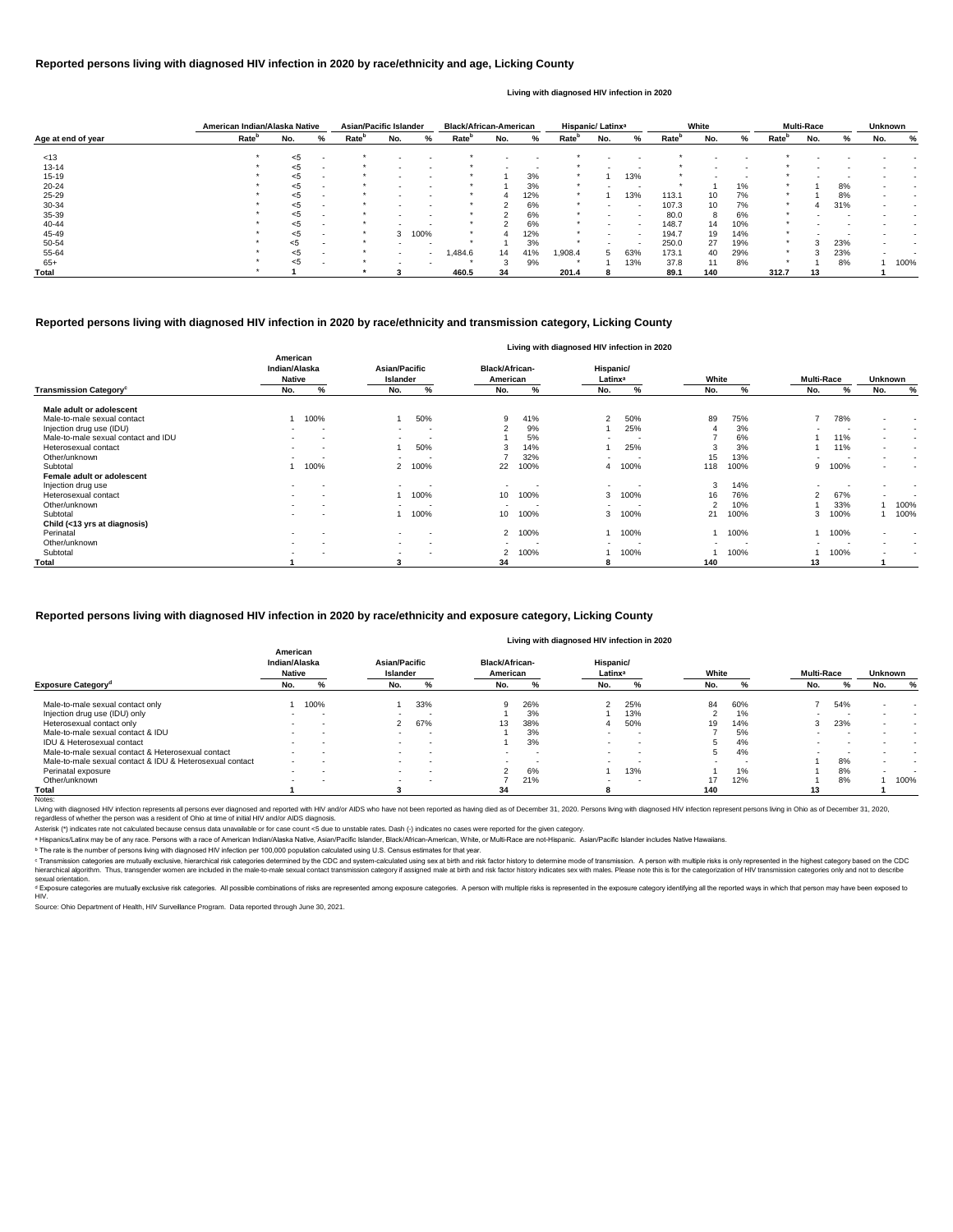# **Trends in reported persons living with diagnosed HIV infection by year of diagnosis and selected characteristics, Licking County, 2016-2020**

**Living with Diagnosed HIV Infection**

|                                              |                   | 2016                    |       |                   | 2017                    |                          |                   | 2018 |     |                   | 2019           |     |                   | 2020           |      |  |
|----------------------------------------------|-------------------|-------------------------|-------|-------------------|-------------------------|--------------------------|-------------------|------|-----|-------------------|----------------|-----|-------------------|----------------|------|--|
| <b>Characteristic</b>                        | Rate <sup>a</sup> | No.                     | %     | Rate <sup>a</sup> | No.                     | %                        | Rate <sup>a</sup> | No.  | %   | Rate <sup>a</sup> | No.            | %   | Rate <sup>a</sup> | No.            | $\%$ |  |
| Sex at birth                                 |                   |                         |       |                   |                         |                          |                   |      |     |                   |                |     |                   |                |      |  |
| Males                                        | 170.3             | 144                     | 80%   | 174.9             | 149                     | 81%                      | 177.4             | 153  | 81% | 172.8             | 150            | 78% | 181.5             | 159            | 80%  |  |
| Females                                      | 39.9              | 35                      | 20%   | 39.7              | 35                      | 19%                      | 40.2              | 36   | 19% | 47.8              | 43             | 22% | 45.3              | 41             | 21%  |  |
| Age at end of year                           |                   |                         |       |                   |                         |                          |                   |      |     |                   |                |     |                   |                |      |  |
| < 13                                         | $\star$           | $\overline{2}$          | 1%    |                   | 1                       | 1%                       |                   |      |     |                   |                |     |                   |                |      |  |
| 13-14                                        |                   |                         |       |                   | 1                       | 1%                       | $\star$           | 1    | 1%  |                   |                |     |                   |                |      |  |
| 15-19                                        | $\star$           | 3                       | 2%    | $\star$           |                         | $\overline{\phantom{a}}$ | $\star$           | 1    | 1%  |                   | 1              | 1%  |                   | $\overline{2}$ | 1%   |  |
| 20-24                                        | 46.9              | 5                       | 3%    | 55.4              | 6                       | 3%                       | 54.6              | 6    | 3%  | $\star$           | 4              | 2%  | $\star$           | 3              | 2%   |  |
| 25-29                                        | 153.7             | 15                      | 8%    | 99.4              | 10                      | 5%                       | 126.5             | 13   | 7%  | 115.8             | 12             | 6%  | 153.7             | 16             | 8%   |  |
| 30-34                                        | 77.2              | 8                       | 4%    | 106.5             | 11                      | 6%                       | 94.6              | 10   | 5%  | 92.5              | 10             | 5%  | 146.2             | 16             | 8%   |  |
| 35-39                                        | 105.9             | 11                      | 6%    | 112.9             | 12                      | 7%                       | 137.0             | 15   | 8%  | 143.4             | 16             | 8%  | 87.6              | 10             | 5%   |  |
| 40-44                                        | 164.8             | 17                      | 9%    | 178.1             | 18                      | 10%                      | 166.6             | 17   | 9%  | 202.2             | 21             | 11% | 150.0             | 16             | 8%   |  |
| 45-49                                        | 236.6             | 28                      | 16%   | 262.6             | 31                      | 17%                      | 265.1             | 31   | 16% | 253.2             | 29             | 15% | 236.2             | 26             | 13%  |  |
| 50-54                                        | 277.9             | 35                      | 20%   | 268.8             | 33                      | 18%                      | 316.4             | 38   | 20% | 330.2             | 39             | 20% | 269.1             | 32             | 16%  |  |
| 55-64                                        | 180.2             | 43                      | 24%   | 214.1             | 52                      | 28%                      | 186.5             | 46   | 24% | 184.3             | 46             | 24% | 248.6             | 62             | 31%  |  |
| $65+$                                        | 44.1              | 12                      | 7%    | 32.1              | 9                       | 5%                       | 38.1              | 11   | 6%  | 50.6              | 15             | 8%  | 55.5              | 17             | 9%   |  |
| Race/Ethnicity <sup>b</sup>                  |                   |                         |       |                   |                         |                          |                   |      |     |                   |                |     |                   |                |      |  |
| American Indian/Alaska Native                | $\star$           | $\mathbf{1}$            | $1\%$ |                   | 1                       | 1%                       | $\ast$            | 1    | 1%  |                   | 1              | 1%  |                   | 1              | 1%   |  |
| Asian/Pacific Islander                       | $\star$           | -1                      | 1%    | $\star$           | -1                      | 1%                       | $\star$           | 3    | 2%  | $\star$           | 3              | 2%  | $^\star$          | 3              | 2%   |  |
| Black/African-American                       | 318.8             | 21                      | 12%   | 353.1             | 24                      | 13%                      | 416.6             | 29   | 15% | 515.7             | 37             | 19% | 460.5             | 34             | 17%  |  |
| Hispanic/Latinx                              | $\star$           | 4                       | 2%    | 148.9             | 5                       | 3%                       | $\star$           | 4    | 2%  | 136.1             | 5              | 3%  | 201.4             | 8              | 4%   |  |
| White                                        | 87.5              | 137                     | 77%   | 89.2              | 140                     | 76%                      | 86.2              | 136  | 72% | 85.1              | 134            | 69% | 89.1              | 140            | 70%  |  |
| Multi-Race                                   | 369.9             | 13                      | 7%    | 309.6             | 11                      | 6%                       | 376.4             | 14   | 7%  | 302.1             | 12             | 6%  | 312.7             | 13             | 7%   |  |
| Unknown                                      | $\star$           | $\overline{2}$          | 1%    | $\star$           | 2                       | 1%                       | ×                 | 2    | 1%  |                   | $\mathbf{1}$   | 1%  |                   | 1              | 1%   |  |
| Race/Ethnicity <sup>b</sup> and Sex at birth |                   |                         |       |                   |                         |                          |                   |      |     |                   |                |     |                   |                |      |  |
| American Indian/Alaska Native Males          | $^\star$          | $\mathbf{1}$            | 1%    |                   | -1                      | 1%                       | $\star$           | 1    | 1%  |                   | 1              | 1%  |                   | 1              | 1%   |  |
| American Indian/Alaska Native Females        |                   |                         |       |                   |                         |                          |                   |      |     |                   |                |     |                   |                |      |  |
| Asian/Pacific Islander Males                 |                   | $\mathbf{1}$            | 1%    |                   | 1                       | 1%                       | $\star$           | 2    | 1%  |                   | $\overline{c}$ | 1%  |                   | 2              | 1%   |  |
| Asian/Pacific Islander Females               |                   |                         |       |                   |                         |                          | $\star$           | -1   | 1%  | $\ast$            | $\mathbf 1$    | 1%  |                   | 1              | 1%   |  |
| Black/African-American Males                 | 438.5             | 15                      | 8%    | 508.0             | 18                      | 10%                      | 552.8             | 20   | 11% | 699.9             | 26             | 13% | 596.0             | 23             | 12%  |  |
| <b>Black/African-American Females</b>        | 189.5             | 6                       | 3%    | 184.4             | 6                       | 3%                       | 269.2             | 9    | 5%  | 317.9             | 11             | 6%  | 312.1             | 11             | 6%   |  |
| Hispanic/Latino Males                        | $\star$           | $\overline{2}$          | 1%    |                   | 3                       | 2%                       |                   | 2    | 1%  |                   | $\overline{2}$ | 1%  |                   | 4              | 2%   |  |
| Hispanic/Latina Females                      | $\star$           | $\overline{\mathbf{c}}$ | 1%    |                   | $\overline{\mathbf{c}}$ | 1%                       |                   | 2    | 1%  |                   | 3              | 2%  |                   | 4              | 2%   |  |
| <b>White Males</b>                           | 148.4             | 114                     | 64%   | 152.1             | 117                     | 64%                      | 149.9             | 116  | 61% | 142.5             | 110            | 57% | 154.4             | 119            | 60%  |  |
| <b>White Females</b>                         | 28.8              | 23                      | 13%   | 28.8              | 23                      | 13%                      | 24.9              | 20   | 11% | 29.9              | 24             | 12% | 26.2              | 21             | 11%  |  |
| Multi-Race Males                             | 572.4             | 10                      | 6%    | 454.5             | 8                       | 4%                       | 607.1             | 11   | 6%  | 461.3             | 9              | 5%  | 486.9             | 10             | 5%   |  |
| Multi-Race Females                           | $\star$           | 3                       | 2%    |                   | 3                       | 2%                       | $\star$           | 3    | 2%  | $\star$           | 3              | 2%  |                   | 3              | 2%   |  |
| Unknown                                      | $\star$           | $\overline{c}$          | 1%    |                   | $\overline{c}$          | $1\%$                    | $\star$           | 2    | 1%  | $\star$           | 1              | 1%  |                   | 1              | 1%   |  |
| <b>Total</b>                                 | 104.0             | 179                     |       | 106.1             | 184                     |                          | 107.5             | 189  |     | 109.1             | 193            |     | 112.3             | 200            |      |  |

Living with diagnosed HIV infection by year (2016-2020) represents all persons ever diagnosed and reported with HIV and/or AIDS who have not been reported as having died as of December 31 of the corresponding year. Persons living with diagnosed HIV infection represent persons living in Ohio as of December 31 of the corresponding year, regardless of whether the person was a resident of Ohio at time of initial HIV and/or AIDS diagnosis.

Asterisk (\*) indicates rate not calculated for case count <5 due to unstable rates. Dash (-) indicates no cases were reported for the given category.

<sup>a</sup> The rate is the number of persons living with diagnosed HIV infection per 100,000 population calculated using U.S. Census estimates for that year.

ᵇ Hispanics/Latinx may be of any race. Persons with a race of American Indian/Alaska Native, Asian/Pacific Islander, Black/African-American, White, or Multi-Race are not-Hispanic. Asian/Pacific Islander includes Native Hawaiians.